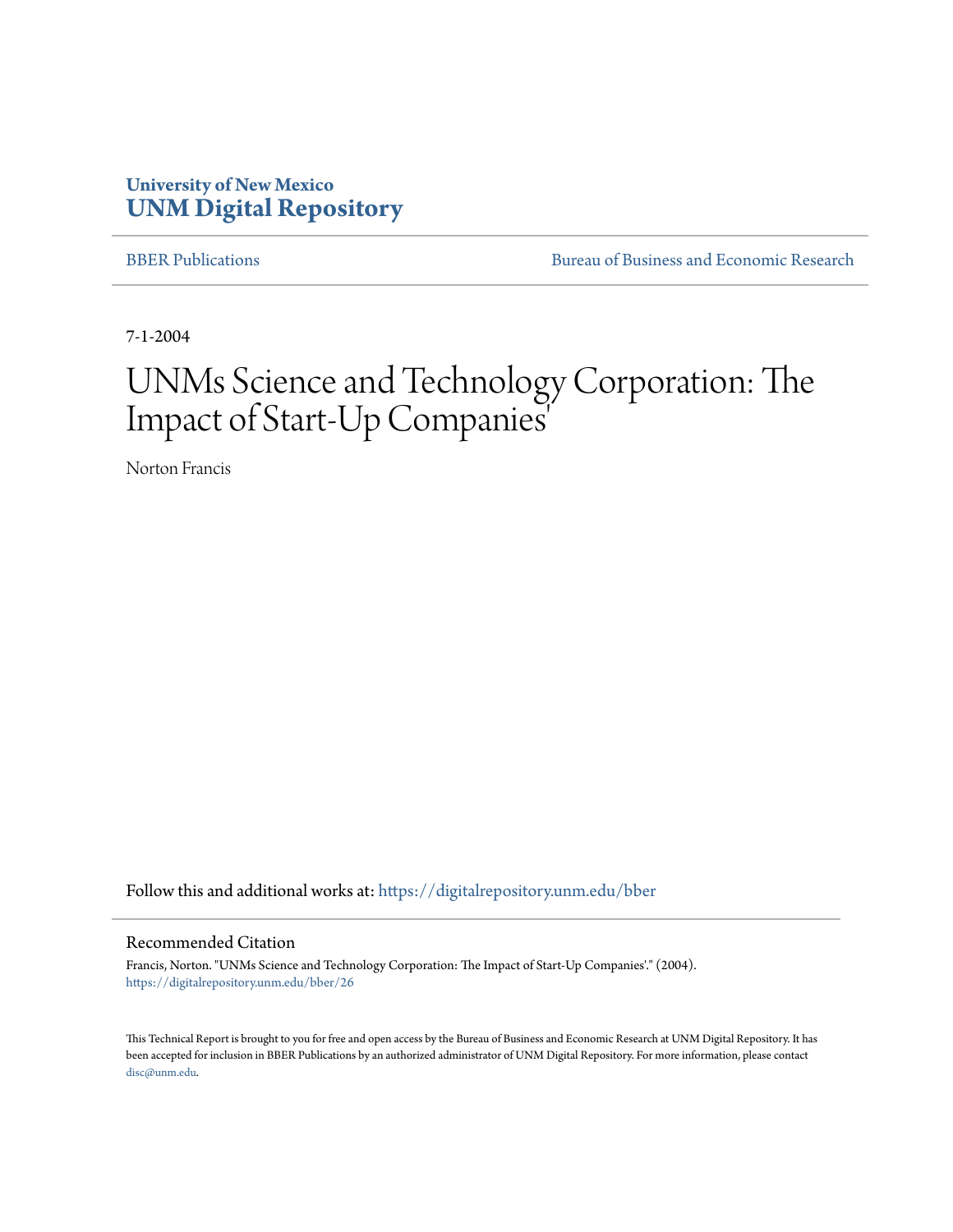# UNM'S SCIENCE AND TECHNOLOGY CORPORATION: THE IMPACT OF START-UP **COMPANIES**

Prepared for Office of Institutional Advancement University of New Mexico

July 2004

# UNIVERSITY OF NEW MEXICO

BUREAU OF BUSINESS AND ECONOMIC RESEARCH



The University of New Mexico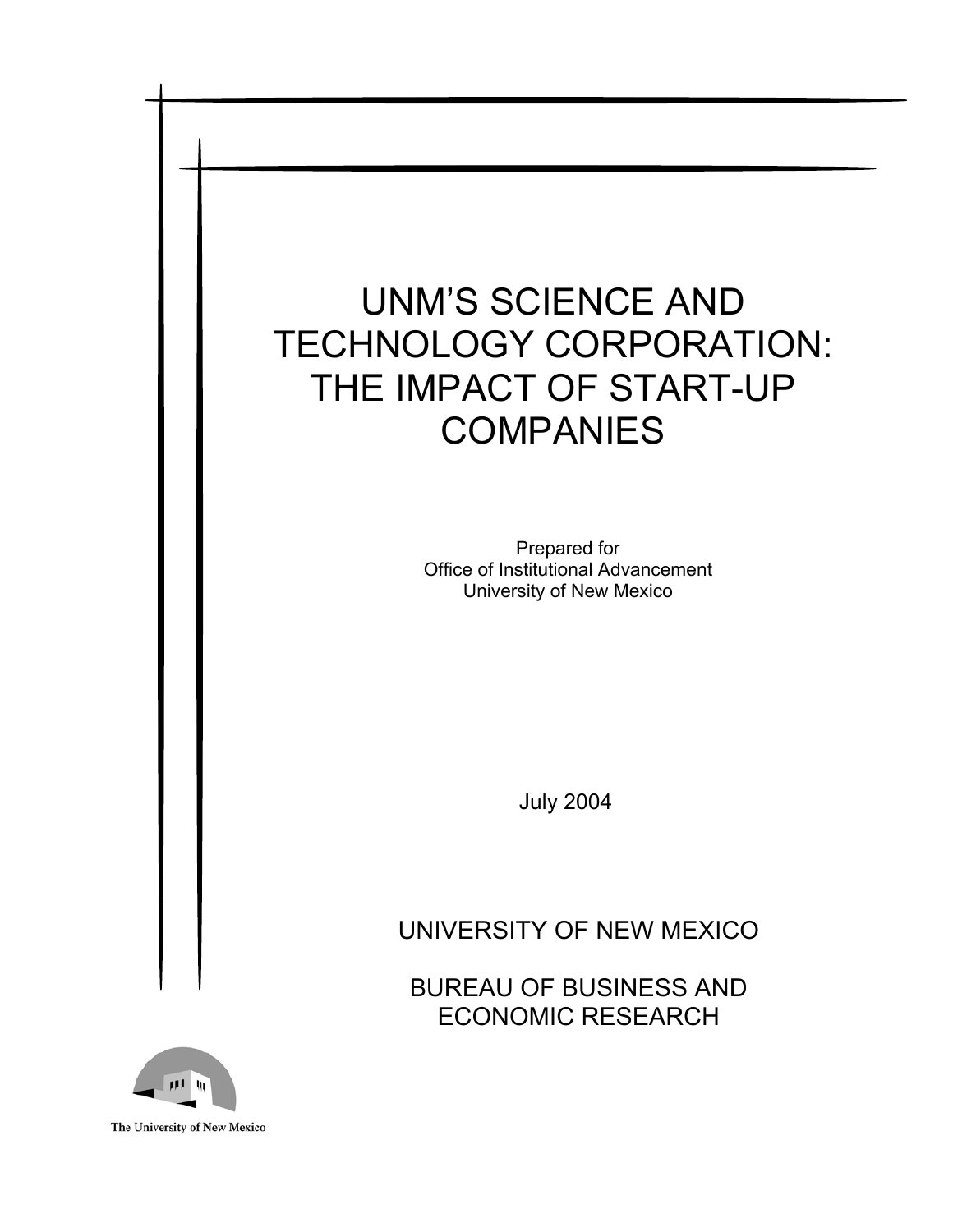# UNM'S SCIENCE AND TECHNOLOGY CORPORATION: THE IMPACT OF START-UP **COMPANIES**

**July 2004** 

# UNIVERSITY OF NEW MEXICO

BUREAU OF BUSINESS AND ECONOMIC RESEARCH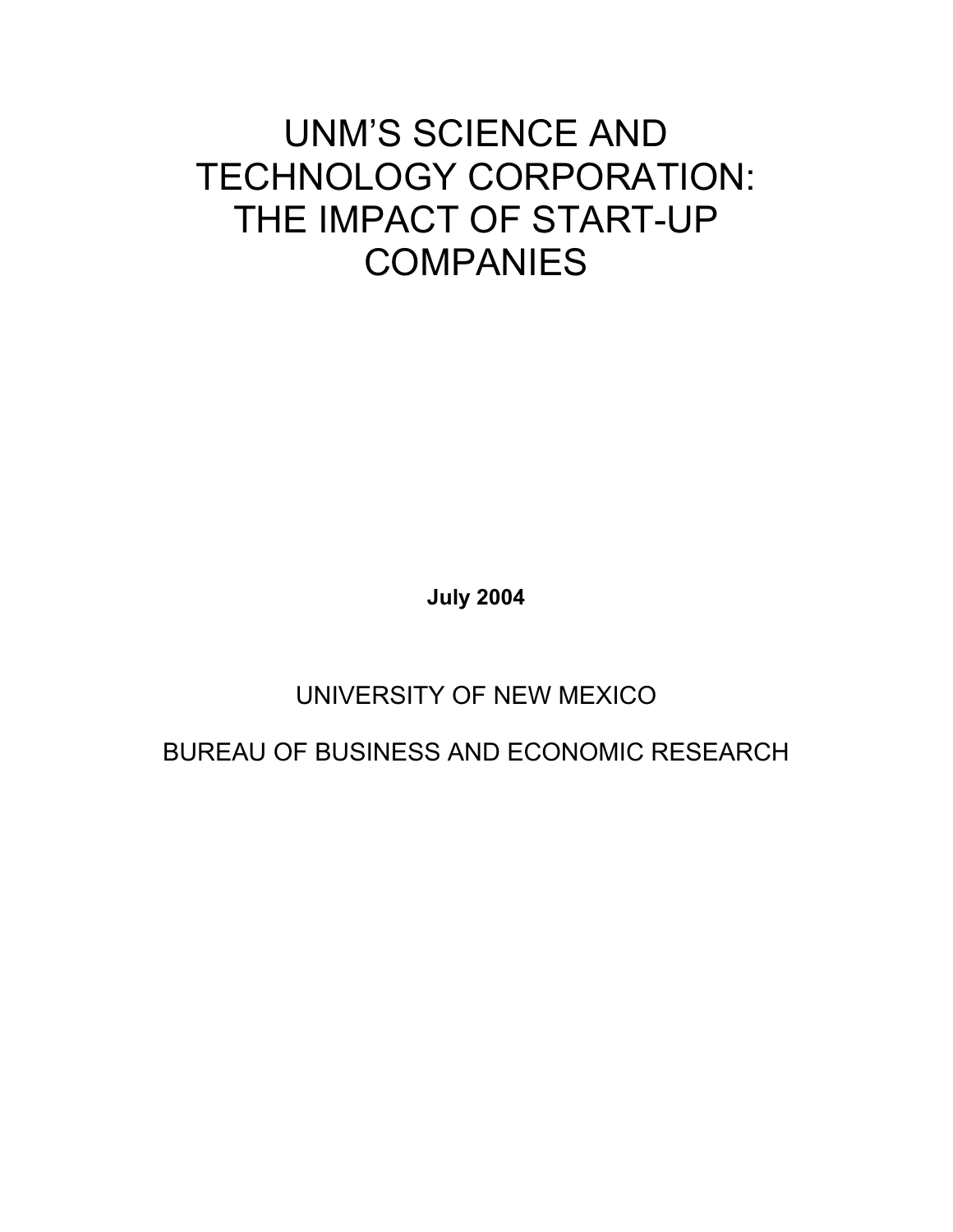### **Acknowledgements**

There were many departments at UNM and many people who helped provide the data, insight and wisdom necessary to complete this project. First and foremost, the companies that provided insight and assistance in answering the survey deserve special praise. Many thanks go to Lisa Kuuttila and Peter Rachor at Science and Technology Corporation, and Lee Reynis, Director, at BBER.

> Norton Francis Bureau of Business and Economic Research University of New Mexico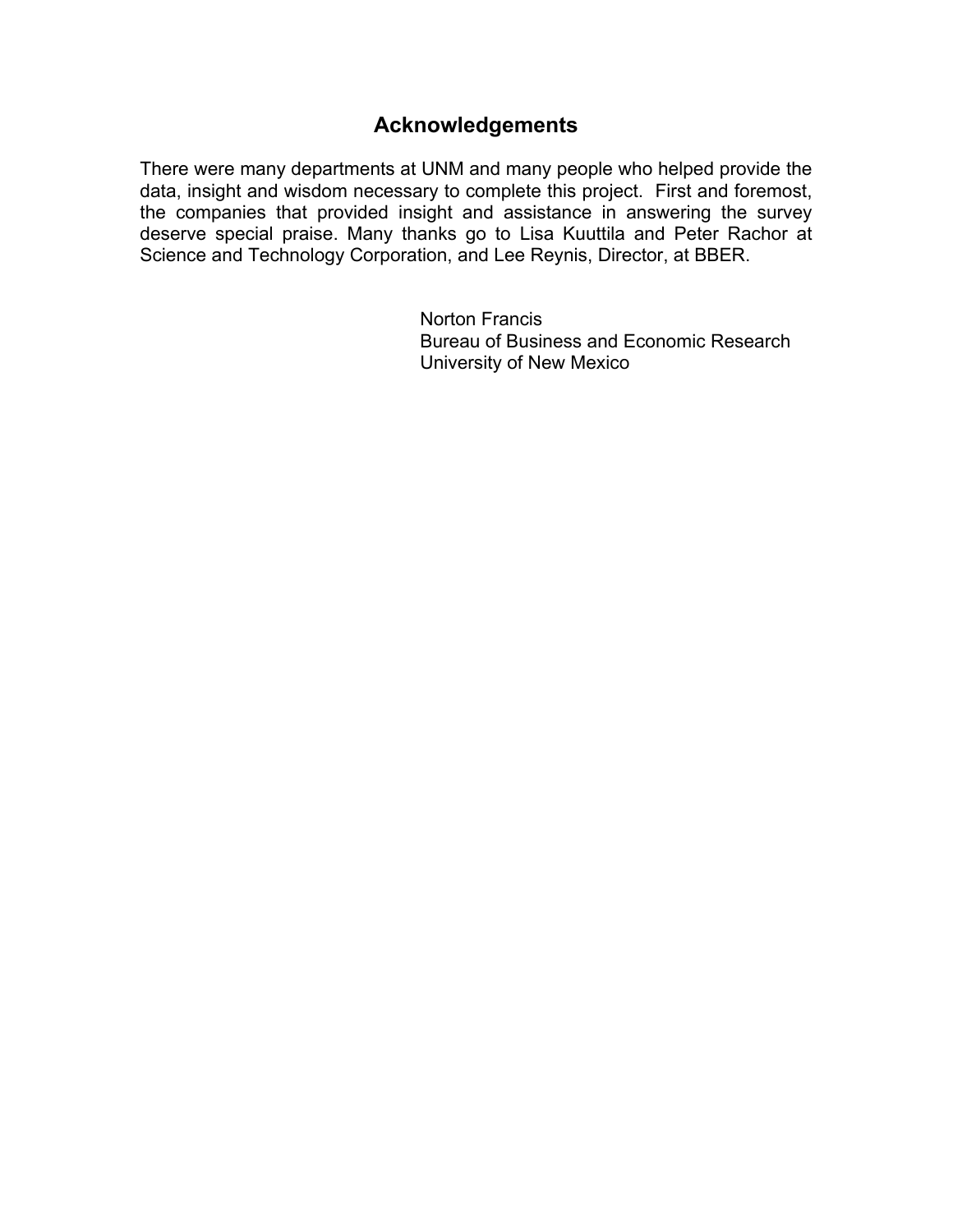### **Executive Summary**

The UNM Science & Technology Corporation (STC) is the embodiment of UNM's technology commercialization program and a vital tool in the economic development of a high-tech industry in New Mexico.

#### Economic Impact of STC Start-ups

|                     | <b>Direct</b> | Indirect  | Induced    | Total      |
|---------------------|---------------|-----------|------------|------------|
| Output              | \$21,287,500  | 3.563.267 | 12,175,083 | 37,025,850 |
| Employment          |               | 15.       | 56         | 143        |
| <b>Compensation</b> | \$ 6.755.000  | 1,069,425 | 2.346.430  | 10,170,855 |

Source: BBER using Implan

STC has a portfolio of inventions and patents that have resulted in eight start-up companies in New Mexico. These eight companies have

- Attracted \$12.5 million in venture capital money to the state;
- Had sales of \$8.8 million in sales;
- paid \$6.8 million in salary and benefits;
- 73 employees with average salaries of \$80,000, well above the New Mexico average.

The amount of venture capital that has been attracted to the state has yielded an indirect impact on the state of

- \$3.6 million in additional economic activity;
- 15 full and part time jobs;
- \$1.1 million in compensation.

The expenditures of the employees of the start-ups have yielded an induced impact of

- \$12.2 million in additional economic activity;
- 56 full and part time jobs;
- \$2.3 million in compensation.

The start-ups are in industries that represent

- 10% of the New Mexico economy;
- 18% of the New Mexico compensation;
- 210% of the average New Mexican compensation.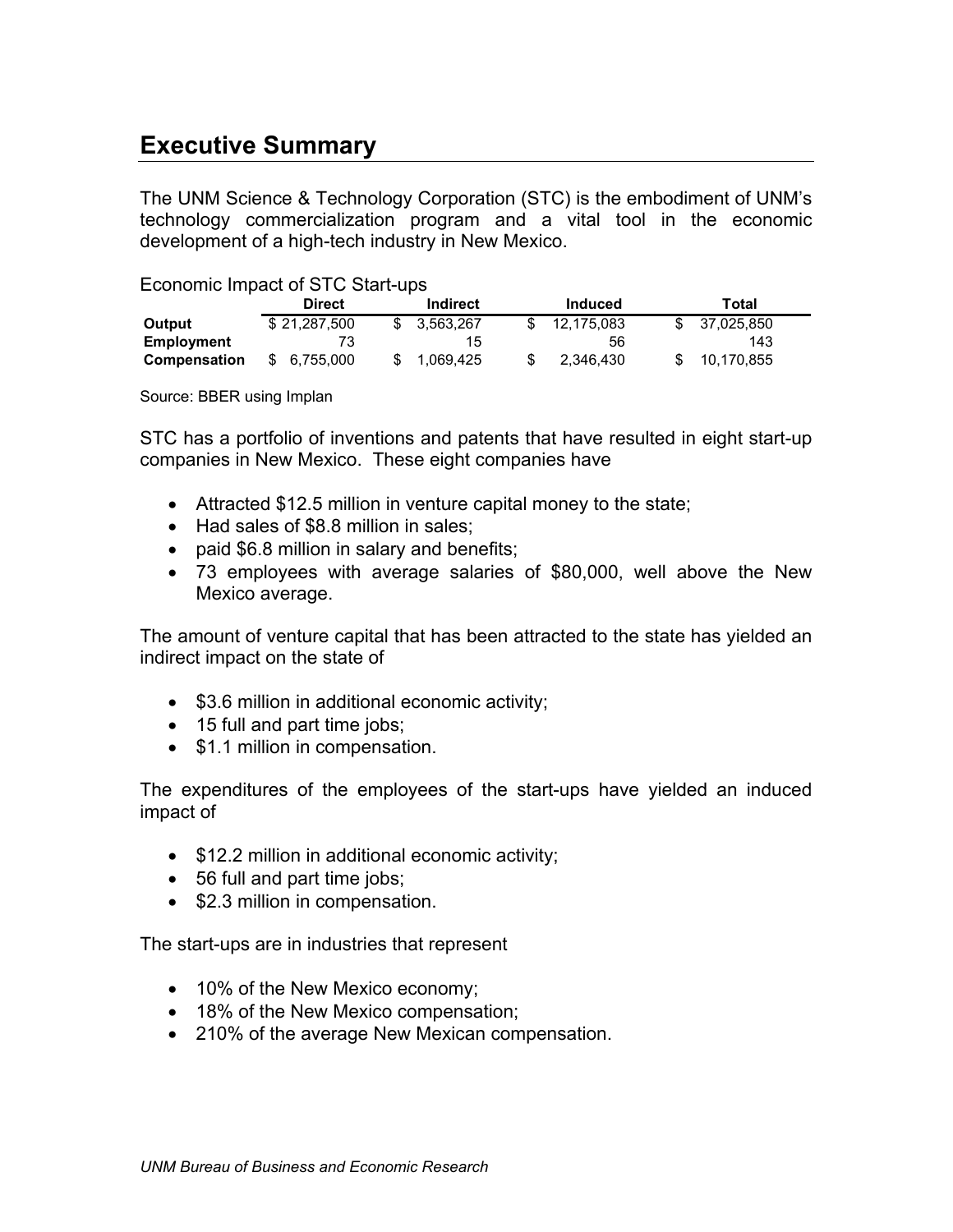All of STC's technologies awaiting licensing are in industries with above average compensation, making STC a driver for good jobs for New Mexicans and an effective conduit not only for UNM research but also UNM graduates who want to enter the high-tech field.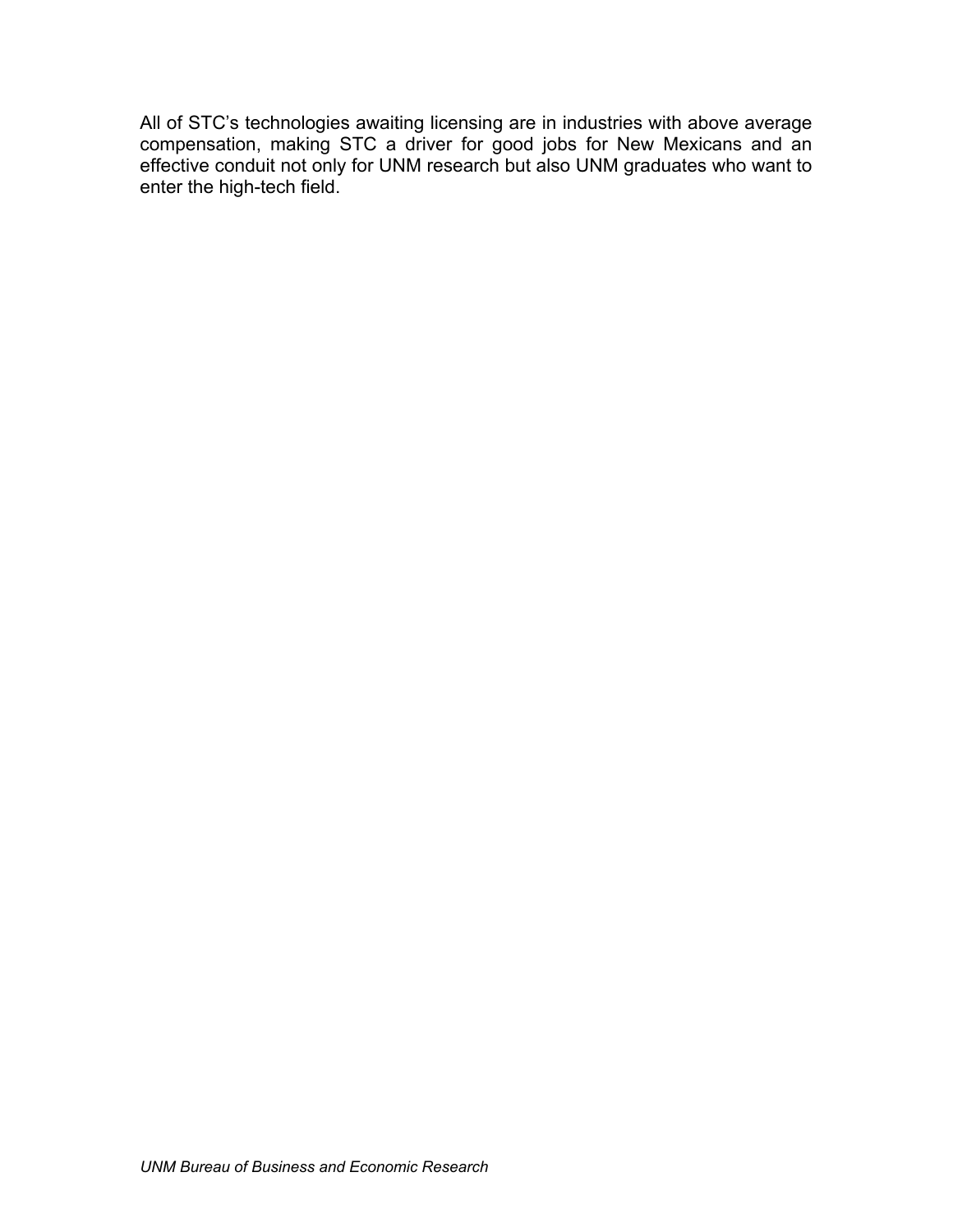# **STC Tech Commercialization**

The University of New Mexico Office of Institutional Advancement asked the Bureau of Business and Economic Research to conduct a study of the economic impact of UNM on the New Mexico economy. The study consisted of three parts: a traditional economic impact of the expenditures on goods, services and payroll of UNM; an analysis of the role UNM plays in developing New Mexico's workforce, and an analysis of the commercialization of technology that fosters economic development in the high-tech industries. That report, published in January of 2004, is available at the BBER website (http://www.unm.edu/~bber). This study elaborates and enhances the research done in that study on the Science & Technology Corporation and its role in high-tech start-up companies since 1997.

Over the past 7 years, the Science & Technology, Corporation (STC), a subsidiary of the University of New Mexico, has spun off or has been material in the start-up in 12 companies in the physical and life sciences fields. These companies use inventions and patents generated from UNM research that range from high tech computer modeling to one-handed syringes. STC has been effective in the commercialization of UNM technology by supporting and encouraging these companies. Eight of these companies are New Mexico companies (Attochron, Picodyne, Virtual Silicon Technology, and Novasite Pharmaceuticals are not New Mexico companies). Table 1 describes the companies (with further detail in the appendix).

|                             | Date of  |                                          |
|-----------------------------|----------|------------------------------------------|
|                             | Start-up | <b>Description</b>                       |
| <b>MesoSystems</b>          | 2000     | Airborne biosafety and security products |
| Technology Inc              |          |                                          |
| Global Haptics, Inc.        | 2000     | Computer-mapping technology to shape     |
|                             |          | and navigate in 3-D                      |
| Zia Laser, Inc.             | 2001     | Quantum dot lasers                       |
| Concise-Logic Inc           | 2001     | Semiconductor design software            |
| <b>Qynergy Corporation</b>  | 2001     | Power solutions for Microsystems         |
| <b>CoMeT Solutions Inc.</b> | 2003     | Computational modeling toolkit for       |
|                             |          | engineering                              |
| Exagen Diagnostics Inc.     | 2004     | Genome marking tools                     |
| <b>AVANCA Medical</b>       | 2004     | Medical devices and syringes             |
| <b>Devices</b>              |          |                                          |
| Source: STC                 |          |                                          |

#### **Table 1: STC Start-ups based in New Mexico**

The level of STC's involvement varies from company to company. Some of the start-ups simply license the technology from STC and obtain financing and venture capital on their own. Others have relied on STC's expertise in writing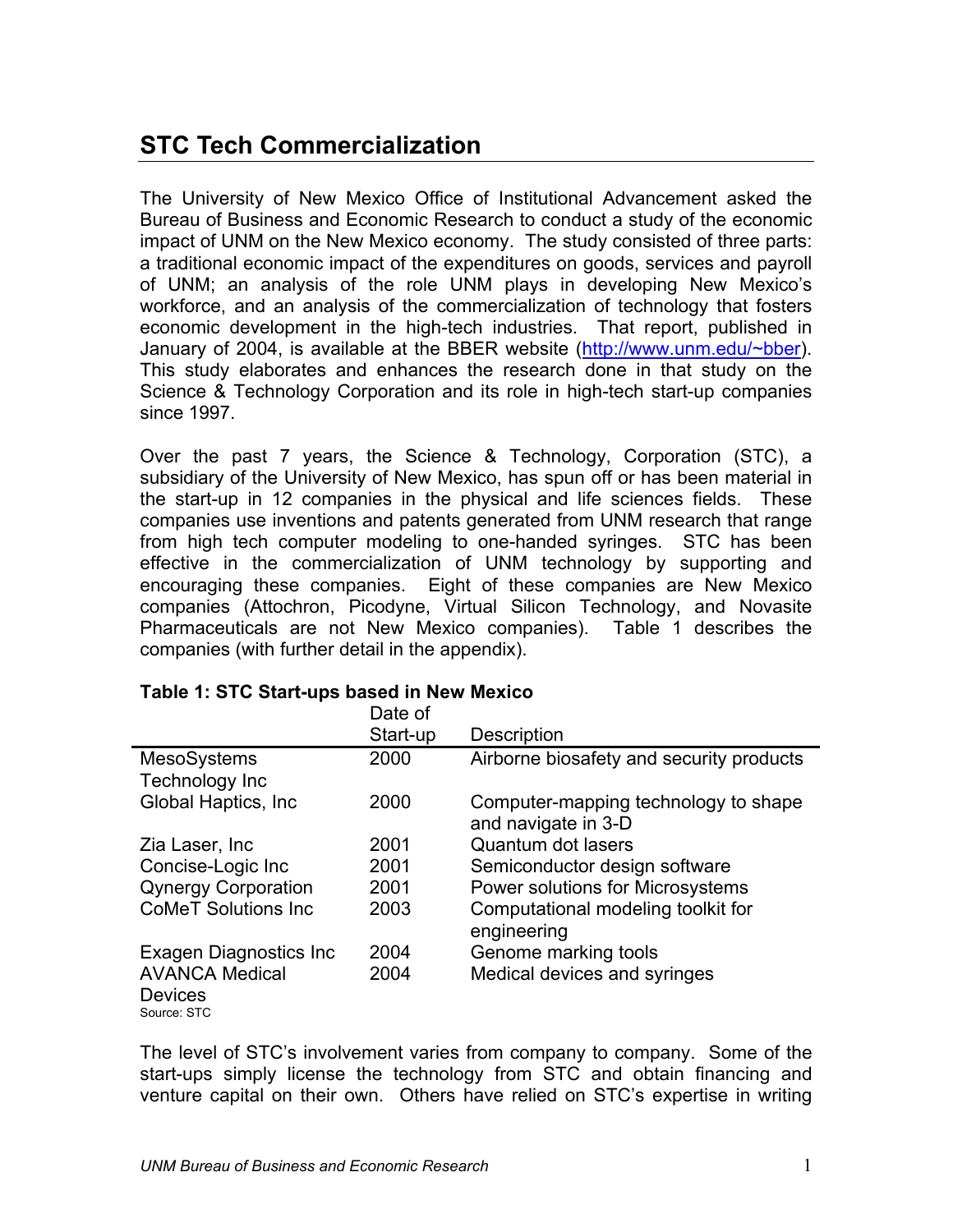business plans, recruiting top executives and setting up shop. STC also has equity relationships with several of the companies indicating an ongoing investment in the start-ups. A final note is that the companies are companies that have been identified as "Start-ups" by STC and not necessarily by the company.

A simple accounting of STC's impact on the state of New Mexico compiles the number of jobs, the amount of payroll, the level of sales and the amount of outside venture capital attracted to the state.

#### **Table 2: Direct Impact of Start-ups**

Millions of 2001 dollars except for employment

| 6.8  |
|------|
|      |
| 8.8  |
| 12.5 |
|      |

Source: Surveys of companies, NM Dept of Labor, press releases.

#### **Methodology**

The data presented here is in aggregate to protect the confidentiality of the companies who have provided information. The data was compiled from surveys, NM Department of Labor data, and published accounts in press releases and newspapers. Each company was sent a survey with follow-up phone calls. Some of the companies are still in the very early stages of viability and so have neither sales nor employees while others have matured and one has even spun off another company. $1$ 

Using an *input-output* model, appropriate multipliers for the indirect and induced effects can be developed that will show how the production of a particular industry affects the rest of the regional economy. A standard input-output model measures the interactions amongst hundreds of industries using the BEA "Make" and "Use" tables. $2$  Each industry in an economy makes a certain amount of goods or services that are either used by other industries, purchased by institutions (households, government, etc), or exported outside of the region of analysis. Additionally, each industry uses as inputs goods and services from other industries as well as purchases inputs from households (labor) and imports from outside the region. These transfers within the region and without are assembled mathematically to determine the multiplier effect, or the number of times a dollar is spent in an economy. The transfers from an industry to other industries create *indirect* effects as those transfers get transferred again. The transfers to institutions—e.g., households—create *induced* effects as those institutions spend those transfers in the region. The ratio of the total impact to the direct impact is known as the "multiplier."

 $\overline{a}$  $1$  MesoSystems spun off MesoFuel, which is not included in this analysis

 $2$  The Bureau of Economic Analysis produces these tables as part of their Regional Economic Information Service (REIS) and updates them every five years.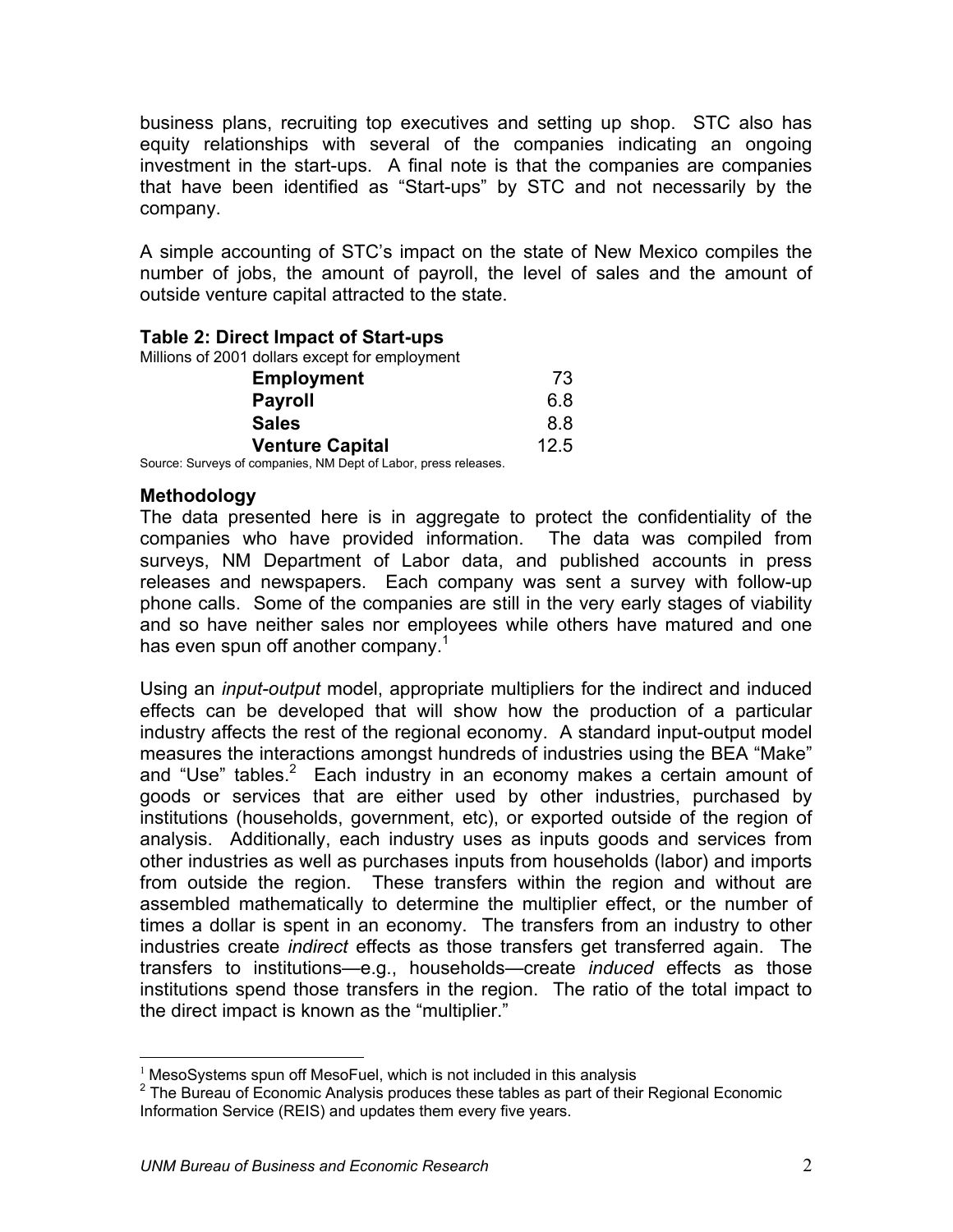For this study, Implan Pro 2.0 was used to determine the multipliers.<sup>3</sup> Implan Pro 2.0 is a regional economic modeling and impact analysis application that works with a proprietary New Mexico input-output database, using 2001 data with North American Industry Classification System sectors. Implan Pro 2.0 calculates how much of any given expenditure stays in-state and traces the economic impact on New Mexico industries. Implan Pro 2.0 is widely used in performing economic impact analyses. BBER has validated Implan Pro 2.0 results for New Mexico in other studies, where both Implan and BBER's FOR-UNM model have been used to estimate economic impacts.

The analysis is composed of two different sections: an analysis of the economic impact and an industrial sector comparison. The first section uses the amount of venture capital received by each company and the total sales to determine total economic impact of the start-ups. The last section shows the industrial sectors for the STC start-ups and the corresponding levels of output, employment and compensation of the entire New Mexico economy.

#### **Economic Impact**

One of the characteristics of high-tech start-up companies is their ability to draw investment dollars to the state that would otherwise be invested elsewhere. The STC companies were able to draw over \$12.5 million to the state from venture capitalists who invest nationally and internationally. While a significant portion (around 40%) is then re-spent out of state, the dollars that remain are spent on infrastructure for the company and preparing the products for the marketplace. Most of the startups are still in the development stage and are not currently generating significant revenues. The total sales was \$8.2 million. The total direct impact was \$21.3 million.

One way that start-up high tech companies distinguish themselves from other start-ups—and what makes them such an integral part of economic development—is they typically have high wages. Whether it is because of the skills and education required or a premium for the risk of joining an unproven company, the average compensation for all of the surveyed start-ups was \$92,500, far above the average New Mexico compensation. These high salaries in a low wage economy like New Mexico's creates significant induced impacts.

Using Implan Pro 2.0 multipliers for output, employment and compensation, the amount of venture capital, revenues and salaries have been modeled to derive indirect and induced economic impacts. Since start-ups tend to have more legal, marketing and research costs than the industry as a whole, these numbers will be subject to some error. Also, some of the output (venture capital plus revenues) is "leaked" out of the state in the way of domestic and international trade. This is particularly salient for high-tech industries. In total, the output that remains in the state generates an estimated \$15.7 million in additional economic

 3 Minnesota IMPLAN Group, Inc., IMPLAN System (data and software), 1725 Tower Drive West, Suite 140, Stillwater, MN 55082 www.implan.com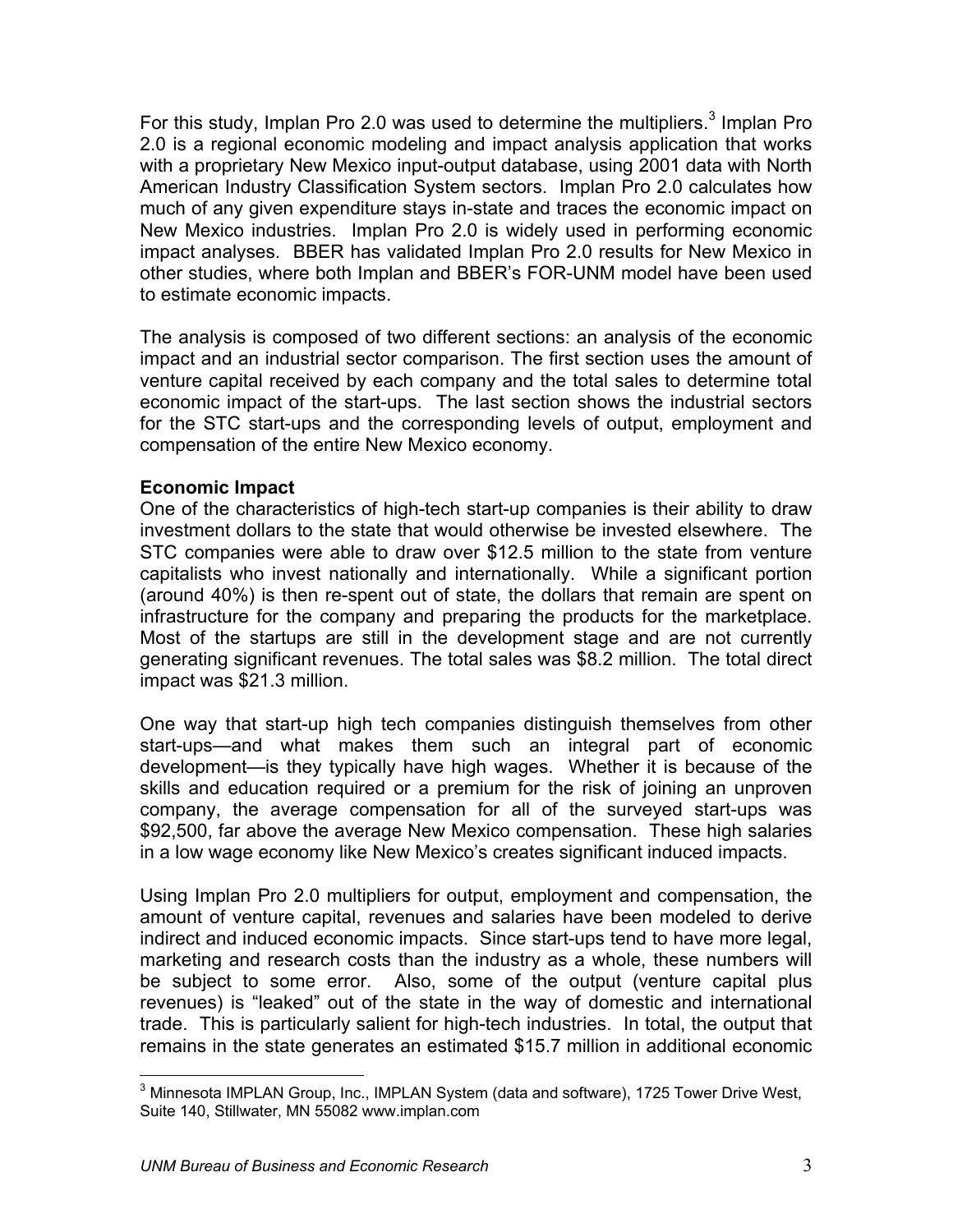activity in the state, supporting 71 jobs and \$3.4 million in compensation. Table 3 shows the detail of the indirect and induced impacts.

#### **Table 3: Economic Impact of STC Start-ups**

Millions of 2001 dollars except employment

|                     | <b>Direct</b><br>Indirect |           | Induced    | Total      |  |  |
|---------------------|---------------------------|-----------|------------|------------|--|--|
| Output              | \$21.287.500              | 3.563.267 | 12,175,083 | 37,025,850 |  |  |
| <b>Employment</b>   | 73                        | 15        | 56         | 143        |  |  |
| <b>Compensation</b> | 6.755.000<br>S.           | 1,069,425 | 2.346.430  | 10.170.855 |  |  |

Source: BBER using Implan

#### **Industry Analysis**

Another way to look at STC's role in the economic development of the state is by looking at the start-ups' industries. Table 4 shows the start-ups and their respective industries. These are clearly industries that should be targeted if the goal of technology commercialization is economic development. While the industries make up 10% of NM's industrial base, they make up 18% of the total compensation. The last column of Table 4 shows that the salaries are much higher than the average—two times the average salary. This translates into significant induced economic impacts as the employees of the STC start-ups spend their earnings in the local economy. It is important to recognize that the information in Table 4 is for the industries and not specific company information. The table suggests nascent industries like "Medical Equipment and Supplies Manufacturing.<sup>"4</sup> All of these industries are primarily export industries, selling on the national and international markets; a key strategy for economic development.

<u>.</u>

<sup>&</sup>lt;sup>4</sup> This industry barely exists in New Mexico and will be significantly affected by AVANCA.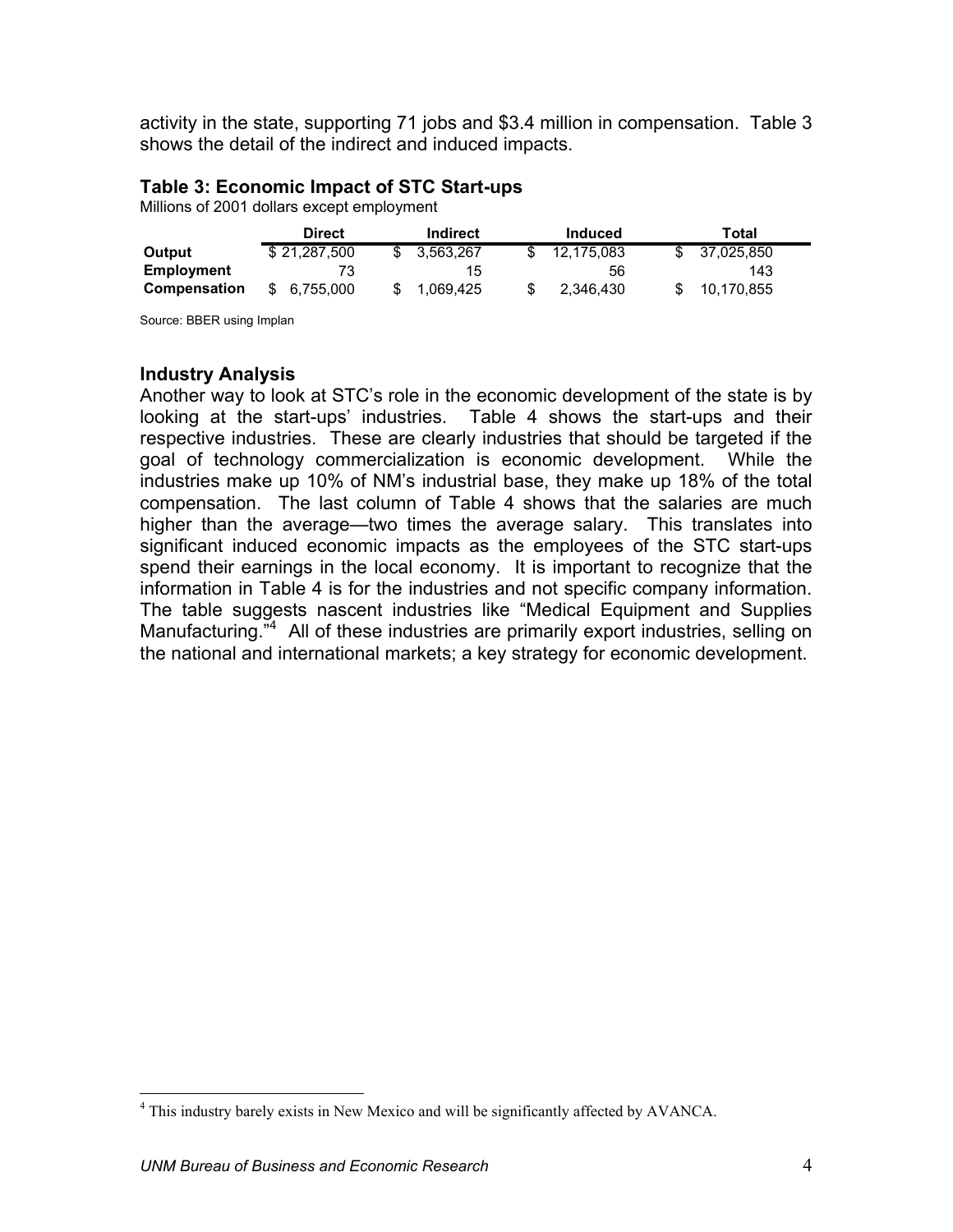#### **Table 4: STC Start-ups With New Mexico NAICS Industry Information5 , 6**

Millions of 2001 dollars except employment

|                               | <b>NAICS</b> |                                                                                    | Industry    | Industry<br>Employment Compensation |      | Industry | Average<br>Industry |
|-------------------------------|--------------|------------------------------------------------------------------------------------|-------------|-------------------------------------|------|----------|---------------------|
|                               | Code         | <b>Industry Description</b>                                                        | Sales in NM | in NM                               |      | in NM    | Salary in NM        |
| <b>Global Haptics</b>         |              | 541511 Custom Computer Programming Services                                        | 212.6<br>\$ | 3,416                               | - \$ | 201.5    | 58,987<br>S         |
| MesoSystems                   |              | 541710 Research and Development in the Physical,<br>Engineering, and Life Sciences | 1,164.2     | 18,372                              |      | 1,065.9  | 58,015              |
| Qynergy                       |              | 541710 Research and Development in the Physical,<br>Engineering, and Life Sciences | 1,164.2     | 18,372                              |      | 1,065.9  | 58,015              |
| Zia Laser                     |              | 334413 Semiconductor and Related Device<br>Manufacturing                           | 1.338.8     | 7,437                               |      | 573.0    | 77,051              |
| Concise-Logic                 |              | 334413 Semiconductor and Related Device<br>Manufacturing                           | 1.338.8     | 7,437                               |      | 573.0    | 77,051              |
| <b>AVANCA Medical Devices</b> |              | 339110 Medical Equipment and Supplies<br>Manufacturing                             | 4.0         | 28                                  |      | 0.9      | 33,536              |
| <b>Comet Solutions</b>        |              | 541511 Custom Computer Programming Services                                        | 212.6       | 3,416                               |      | 201.5    | 58,987              |
| Exagen                        |              | 621512 Diagnostic Imaging Centers                                                  | 1,279.4     | 8,972                               |      | 332.7    | 37,084              |
|                               |              | <b>Total for STC Industries</b>                                                    | \$6,714.7   | 67.450                              | - \$ | 4.014.4  | 59,517              |
|                               |              | NM Total - All Industries (private)                                                | \$64,990.3  | 796,806                             | -S   | 22,620.4 | 28,389              |
|                               |              | % of All NM                                                                        | 10%         | 8%                                  |      | 18%      | 210%                |

Source: Implan

#### **Available Technologies**

In addition to the technologies currently being licensed by the start-ups, there are an array of life-sciences and physical-sciences technologies that are awaiting entrepreneurs. Table 5 shows the available technologies (as of 2003). An effort was made to identify sectors in Implan that matched up with the technologies in order to show New Mexico sales, employment and compensation information. The sector codes are Implan sectors and they can be matched to NAICS codes. Implan uses a variety of sources to compile information on the New Mexico economy. Since some of the data is based on combining the BEA regional industrial information, national numbers and the Survey of Current Business, the values may not exactly match other data published by New Mexico government agencies. However, this method creates an internally consistent description of the New Mexico economy.

<sup>&</sup>lt;sup>5</sup><br>North American Industry Classification System<br><sup>6</sup> The source for this table is Implement may not

 $6$  The source for this table is Implan and may not match exactly with employment figures published by the NM Department of Labor.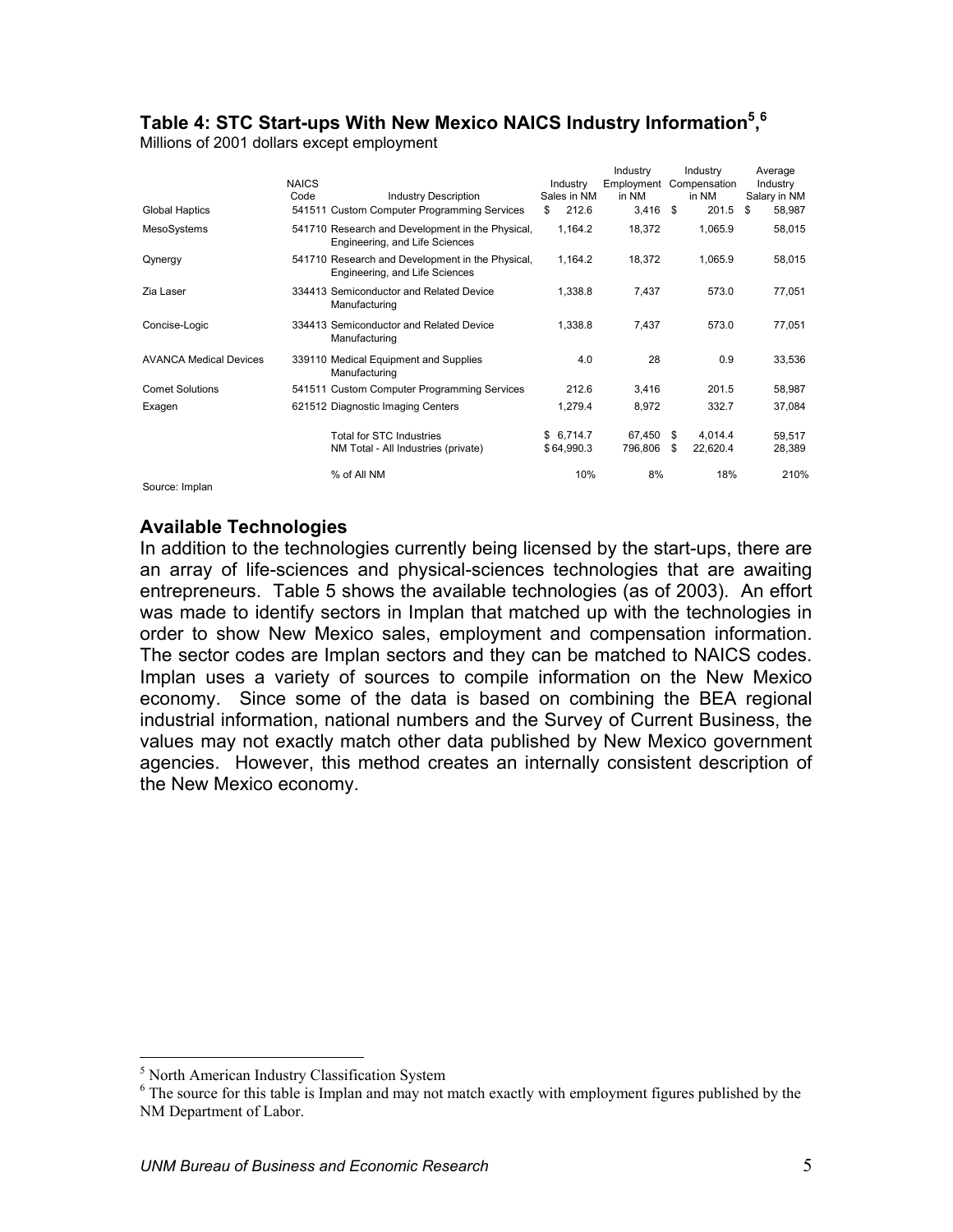|                                                                                |                      |           |      |                                                          |                                | Industry | Industry                       | Average Industry               |         |
|--------------------------------------------------------------------------------|----------------------|-----------|------|----------------------------------------------------------|--------------------------------|----------|--------------------------------|--------------------------------|---------|
|                                                                                | # in                 | %of       | %of  |                                                          | Industry                       |          | <b>Employment Compensation</b> | <b>Compensation in</b>         | % of NM |
| <b>Technologies</b>                                                            | Portfolio            | Total     |      | Group Implan Sector(s)                                   | Sales in NM<br>millions 2001 S | in NM    | in NM<br>millions 2001 \$      | <b>NM</b><br>2001 <sup>S</sup> | Output  |
|                                                                                |                      |           |      |                                                          |                                |          |                                |                                |         |
| <b>Life Sciences</b><br><b>Diagnostics</b>                                     | 59<br>$\overline{4}$ | 38%<br>3% | 100% | 7% Other ambulatory health care services                 | 1.279.4                        | 8.971.9  | 332.7                          | 37.084<br>\$                   | 1.6%    |
| Drug Discovery/High Throughput Screening                                       | 10                   | 6%        |      | 17% Other ambulatory health care services                | 1.279.4                        | 8.971.9  | 332.7                          | 37.084                         | 1.6%    |
|                                                                                |                      |           |      |                                                          |                                |          |                                |                                |         |
| Drugs/Therapeutics/Compounds                                                   | 6                    | 4%        |      | 10% Pharmaceutical and medicine<br>manufacturing         | 126.8                          | 356.5    | 21.5                           | 60,234                         | 0.2%    |
| <b>Heat Shock Proteins</b>                                                     | 3                    | 2%        |      | 5% Pharmaceutical and medicine<br>manufacturing          | 126.8                          | 356.5    | 21.5                           | 60.234                         | 0.2%    |
| Medical Devices/Svringes/Etc                                                   | 10                   | 6%        |      | 17% Surgical and medical instrument<br>manufacturing     | 4.0                            | 28.2     | 0.9                            | 33.330                         | 0.0%    |
| Miscellaneous (Chemicals, other)                                               | C                    | 0%        |      | 0% Other basic organic chemical<br>manufacturing         | 16.4                           | 14.6     | 0.6                            | 39.376                         | 0.0%    |
| Non-genetic Assay Methods & Techniques                                         | 13                   | 8%        |      | 22% Scientific research and development<br>services      | 1.164.2                        | 18.372.2 | 1.065.9                        | 58.015                         | 1.5%    |
| Nutritional/Hydration supplements                                              |                      | 1%        |      | 2% Scientific research and development<br>services       | 1.164.2                        | 18.372.2 | 1.065.9                        | 58.015                         | 1.5%    |
|                                                                                |                      |           |      | All other food manufacturing                             | 134.5                          | 663.8    | 14.4                           | 21.727                         | 0.2%    |
| Probes/Genetic Engineering/Virus Protection                                    | 12                   | 8%        |      | 20% Other ambulatory health care services                | 1.279.4                        | 8.971.9  | 332.7                          | 37.084                         | 1.6%    |
|                                                                                |                      |           |      | Surgical and medical instrument<br>manufacturing         | 4.0                            | 28.2     | 0.9                            | 33.330                         | 0.0%    |
|                                                                                |                      |           |      | Search, detection, and navigation<br>instruments         | 435.8                          | 2.035.3  | 135.5                          | 66.553                         | 0.5%    |
| <b>Physical Sciences</b>                                                       | 98                   | 62%       | 100% |                                                          |                                |          |                                |                                |         |
| Computer Technologies and Algorithms,<br>Circuit Design, and Signal Processing | 14                   | 9%        |      | 14% Custom computer programming services                 | 212.6                          | 3.416.1  | 201.5                          | 58.984<br>\$                   | 0.3%    |
| Environmental Engineering and<br>Hazardous/Radioactive Waste Technologies      | 5                    | 3%        |      | 5% Environmental and other technical<br>consulting servi | 166.5                          | 1.727.4  | 70.2                           | 40.626                         | 0.2%    |
| Lithography, Semiconductor Fabrications, and<br><b>Flectronic Materials</b>    | 21                   | 13%       |      | 21% Semiconductors and related device<br>manufacturing   | 1.338.8                        | 7.436.5  | 573.0                          | 77,056                         | 1.7%    |
| Materials, Chemistry and Chemical<br>Engineering                               | 28                   | 18%       |      | 29% Scientific research and development<br>services      | 1.164.2                        | 18.372.2 | 1.065.9                        | 58.015                         | 1.5%    |
|                                                                                |                      |           |      | Other basic inorganic chemical<br>manufacturing          | 9.3                            | 33.3     | 1.4                            | 41.515                         | 0.0%    |
| Mechanical Engineering and Misc. Devices                                       |                      | 3%        |      | 4% Semiconductor machinery manufacturing                 | 8.2                            | 16.5     | 1.5                            | 88,787                         | 0.0%    |
|                                                                                |                      |           |      | Scientific research and development<br>services          | 1.164.2                        | 18,372.2 | 1.065.9                        | 58.015                         | 1.5%    |
| Optoelectronics & Lasers                                                       | 26                   | 17%       |      | 27% Optical instrument and lens manufacturing            | 19.6                           | 261.1    | 14.7                           | 56.261                         | $0.0\%$ |
| note: note some technologies are cross-listed; source = STC, BBER using Implan |                      |           |      |                                                          |                                |          |                                |                                |         |

#### **Table 5: STC Available Technologies with NM Market Information**

2001 dollars except employment

As Table 5 shows, all of the technologies awaiting licensing are in industries that have high wages. Further, most of the industries identified are considered "export" industries meaning that the products and services produced in New Mexico are sold on the larger national and international markets. In other words, the revenues generated by companies in these industries are inflows into New Mexico where they are in turn spent, to a certain extent, locally on goods, services and employment.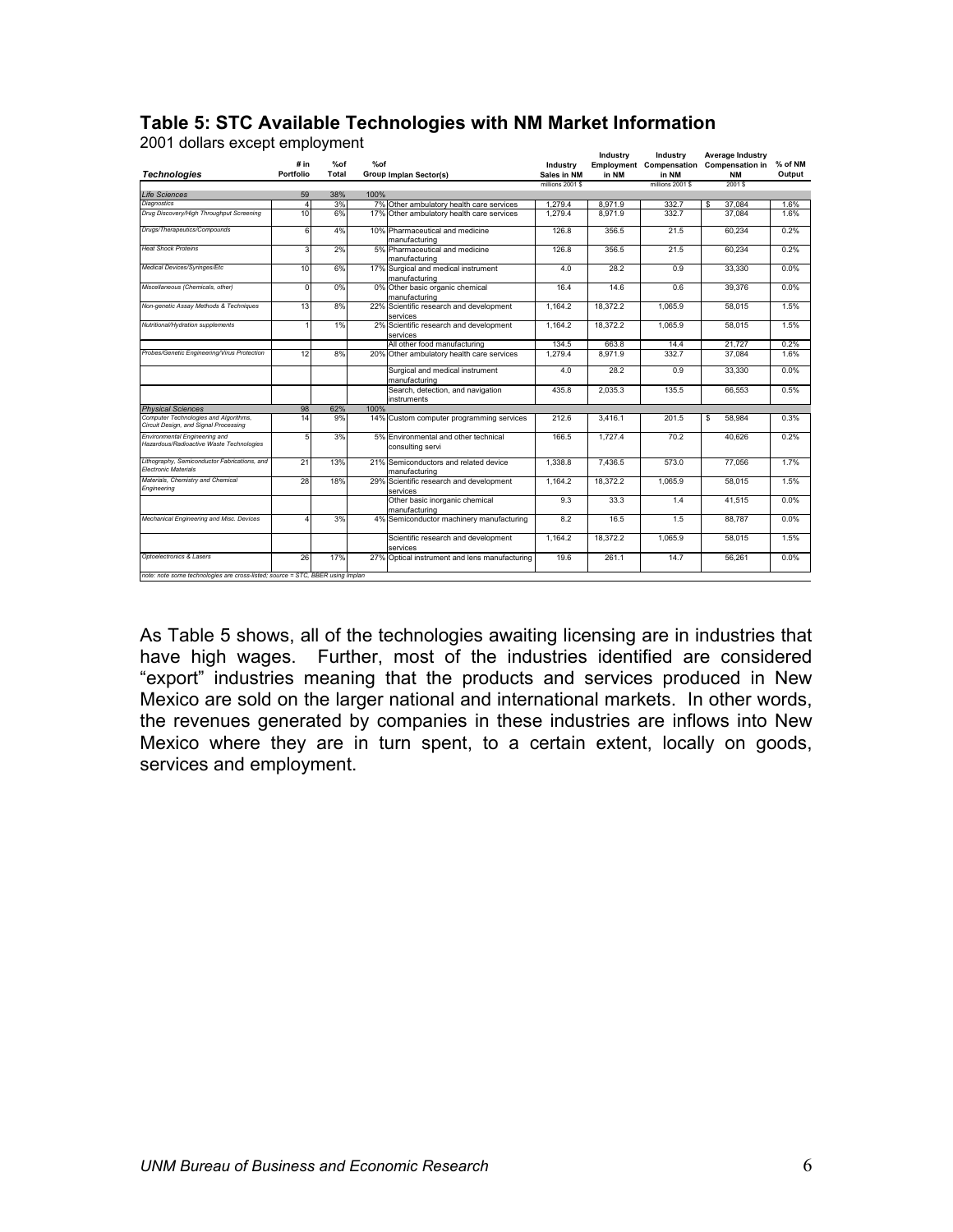# **Appendix – Detailed Information on STC Start-ups**

#### **AVANCA Medical Devices**

Avanca Medical Devices is the most recent STC company. This start-up has licensed 8 devices and one testing methodology from STC. The primary technology is a reciprocating syringe that is more reliable and safe than conventional syringes. Widespread use could lower the rate of accidents and thus malpractice insurance. The company was founded by Dr. Wilmer Sibbitt who is also a professor at UNM's School of Medicine. The CEO is Kathleen Kelleher.

NAICS Industry: Medical Equipment Supplies and Manufacturing

#### **CoMeT Solutions www.cometsolutions.com**

The firm's Virtual Prototyping Environment allows manufacturing companies to make more effective use of existing resources, such as software for computeraided design and engineering, while at the same time reducing the need for physical prototype testing prior to manufacturing. Malcolm Panthaki is the CEO.

NAICS Industry: Custom Computer Programming Services

#### **Concise-Logic**

Concise Logic now employs about 26 people and will soon move into larger offices in the Science and Technology Park on University Boulevard. Concise Logic will produce software developed by UNM's Microelectronic Research Center for the computer chip industry. Cliff Schweiter is the CEO.

NAICS Industry: Semiconductor and Related Device Manufacturing

#### **Exagen Diagnostics www.exagendiagnostics.com**

Exagen is a start-up molecular diagnostics company with the mission to develop and clinically validate novel molecular diagnostic products based on the discovery of multi-feature gene and protein biomarkers for early detection, prediction of clinical outcomes and therapy monitoring in cancer and emerging infectious diseases. They were originally spun out of Quasar International. Waneta Tuttle is the CEO.

NAICS Industry: Diagnostic Imaging Centers

#### **Global Haptics www.globalhaptics.com**

The principal product of Global Haptics is the GeOrb, an input device that "applies patented computer mapping technology to enable users to shape and navigate in 3D simply and intuitively." STC owns the patents and helped in the original set-up of the company, particularly with the patent process. Michael Wallace is the CFO.